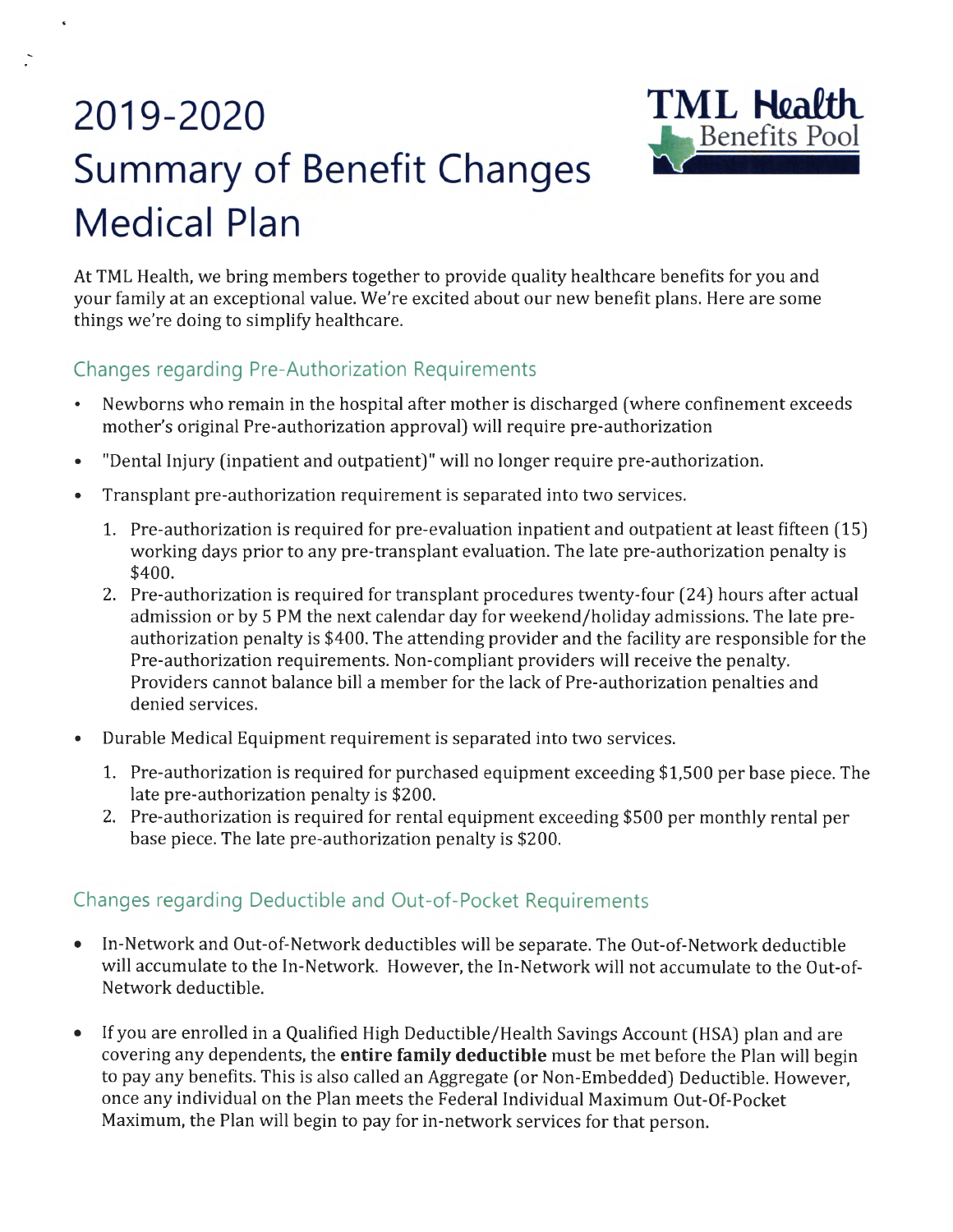• If you are on a Qualified High Deductible/HSA and are covering any dependents, the **family outof-pocket** must be met before the Plan will pay the next level of benefits. This is also called an Aggregate (or Non-Embedded) Out-of-Pocket. However, once any individual on the Plan meets the Federal Individual Maximum Out-Of-Pocket Maximum, the plan will begin to pay 100% for in-network services for that person.

### Changes regarding Eligible Benefits

Coverage is added for the following:

- 1. Diabetes Equipment and Supplies Coverage for equipment and supplies for the treatment of diabetes for which a physician or practitioner has written an order, including:
	- a. blood glucose monitors, including those designed to be used by or adapted for the legally blind\*;
	- b. test strips specified for use with a corresponding glucose monitor\*;
	- c. lancets and lancet devices\*;
	- d. visual reading strips and urine testing strips and tablets which test for glucose, ketones and protein\*;
	- e. insulin and insulin analog preparations\*;
	- f. injection aids, including devices used to assist with insulin injection and needleless systems\*;
	- g. insulin syringes\*;
	- h. biohazard disposal containers;
	- i. insulin pumps, both external and implantable, and associated appurtenances, which include:
		- insulin infusion devices:
		- batteries;
		- skin preparation items;
		- adhesive supplies;
		- infusion sets;
		- insulin cartridges;
		- durable and disposable devices to assist in the injection of insulin; and
		- other required disposable supplies;
	- j. repairs and necessary maintenance of insulin pumps not otherwise provided for under a manufacturer's warranty or purchase agreement, and rental fees for pumps during the repair and necessary maintenance of insulin pumps, neither of which shall exceed the purchase price of a similar replacement pump;
	- k. prescription medications which bear the legend "Caution: Federal Law prohibits dispensing without a prescription" and medications available without a prescription for controlling the blood sugar level\*(\* *These items are only covered under the Prescription Drug Plan);*
	- l. podiatric appliances, including up to two pairs of therapeutic footwear per year, for the prevention of complications associated with diabetes; and
	- m. glucagon emergency kits\* *(\* These items are only covered under the Prescription Drug Plan).*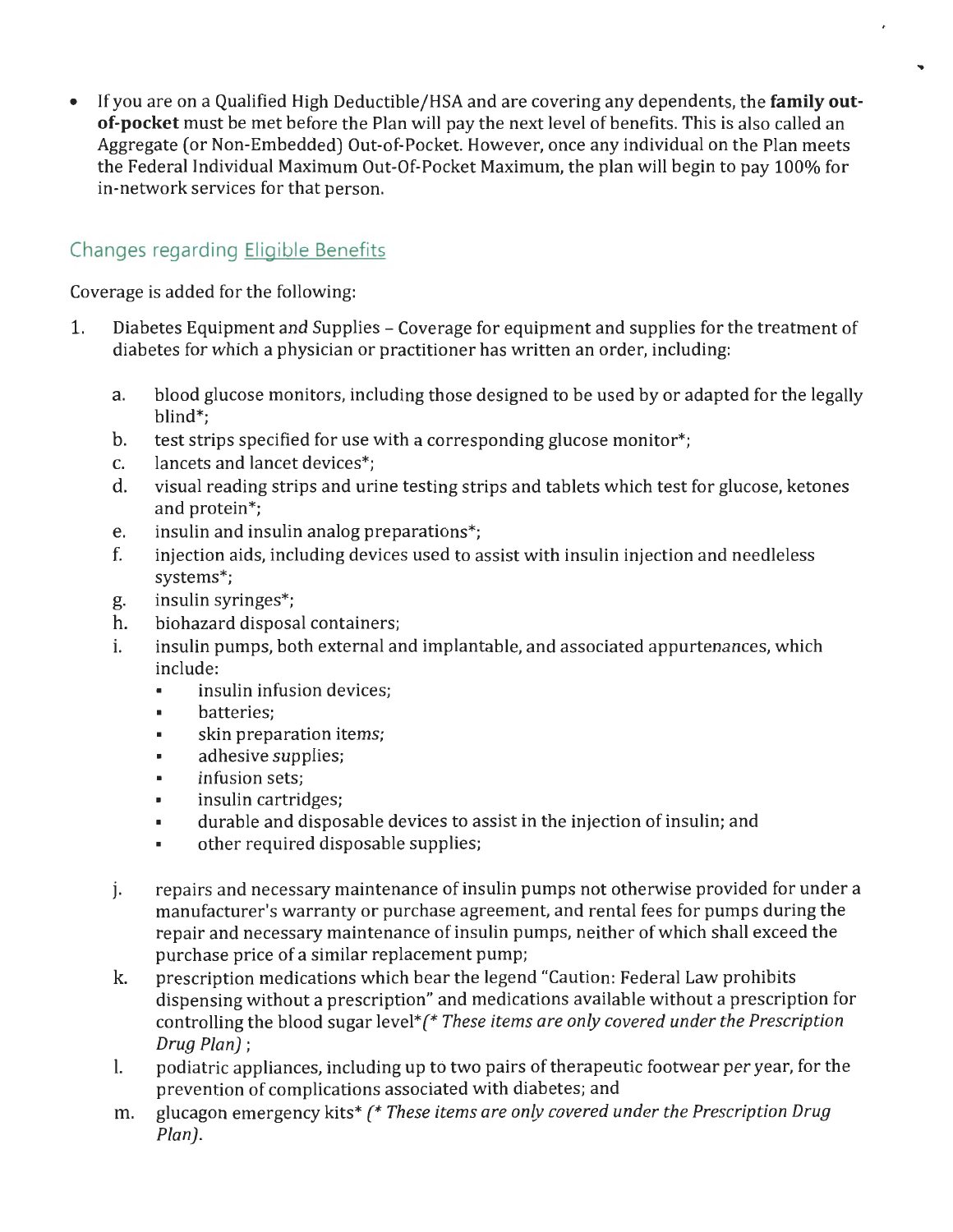- 2. Hearing Evaluation and Appliance Selection: Necessary diagnostic follow-up care related to a screening test for hearing loss from birth through the date the child is twenty-four (24) months of age is covered.
- 3. Wigs will be covered for oncology related hair loss with a \$400 maximum benefit per calendar year.
- 4. Out-of-network services are covered at 100% for mandated childhood immunizations.
- 5. Transplant Center changes:

ł

 $\mathcal{L}$ 

- a. Instead of a maximum reimbursement per day, the \$15,000 benefit limit includes combined charges for the recipient and adult companion for all food, travel, and lodging costs.
- b. The transplant facility distance is changed from "more than two hundred (200) miles" to "more than seventy-five (75) miles" one way from the recipient's place of employment to receive benefits for companion housing during transplant treatment.
- 6. Morbid Obesity Benefit changes:
	- a. There is no longer a requirement to contact the health coach after discharge.
	- b. Benefits will be limited to one (1) surgery per lifetime with a limited benefit of \$30,000.
- 7. Mental Health Inpatient Treatment benefit is increased from 7 inpatient days to 14 inpatient days per calendar year.
- 8. Substance Use Disorder Inpatient Treatment benefit is increased from 7 inpatient days to 14 inpatient days.
- 9. The treatment of nicotine addiction ( except as specifically covered under the prescription drug benefit) or for any treatment, service or supply incurred or any therapy or training designed to curb or alleviate a personal habit is now covered.
- 10. Over the counter (OTC) nutritional formulas used as food replacement without a physician's prescription are excluded.
- 11. The Air Ambulance benefit increased from \$9,000 to \$12,000 per trip.
- 12. The Speech Therapy benefit increased from 12 visits to 30 visits per calendar year.
- 13. *A* pre-determination of benefits is required for gene therapy, including the injectable Zolgensma, for the treatment of spinal muscular atrophy.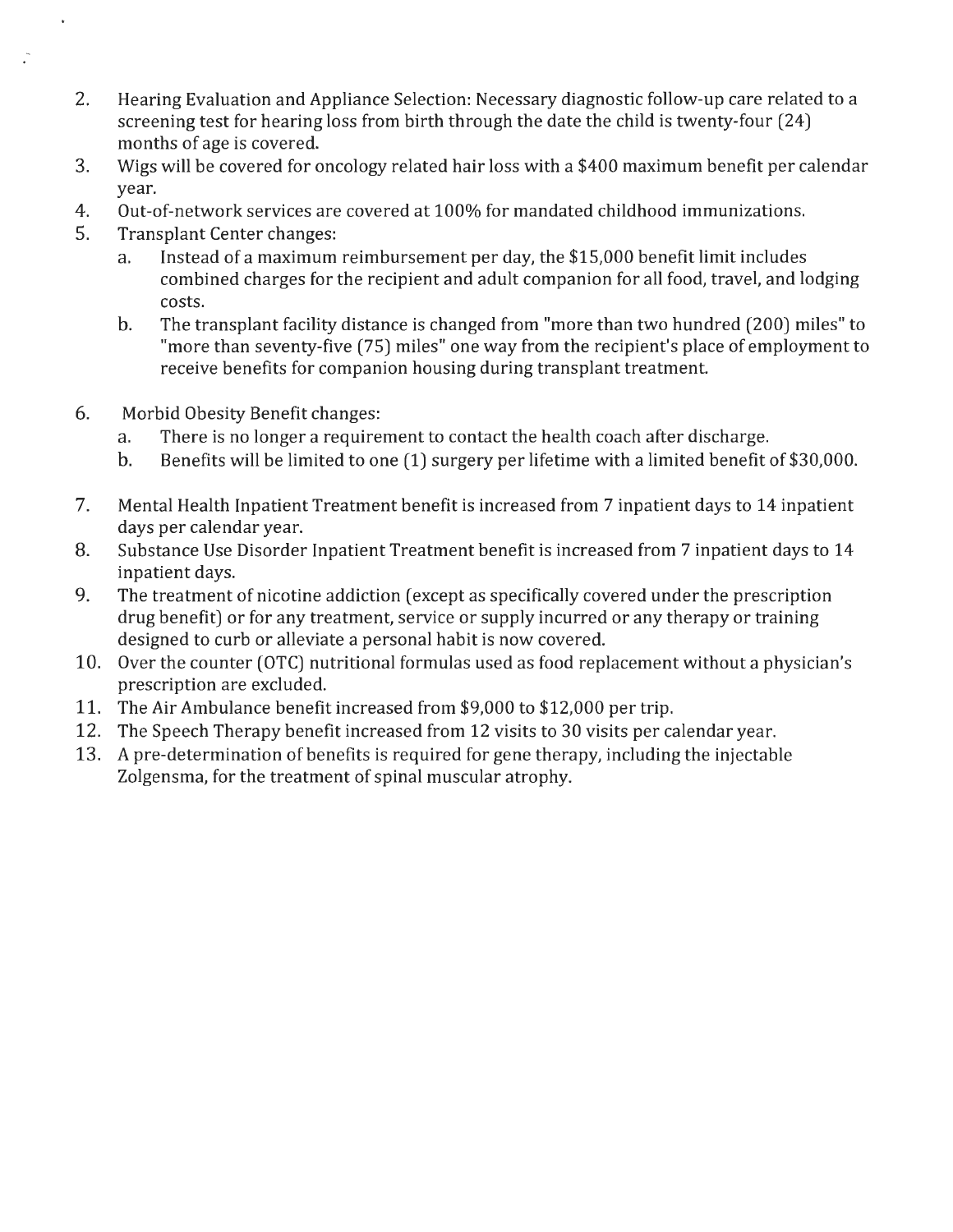## **Prescription Drug Plan**

#### Changes regarding the Copay Structure

- 1. The "Preferred Retail Pharmacies" (HEB and Walmart) copay structure is no longer available.
- 2. Retail and Mail Order copay structure is now combined:

- Retail Preferred Brand, 30-day supply decreased from \$43 to \$40.
- Retail Non-Preferred Brand, 30-day supply increased from \$65 to \$70.
- Mail Order Generic, 31-90-day supply increased from \$15 to:
	- » \$20 (31-60 day); and
	- » \$30 (61-90 day).
- Mail Order Preferred Brand, 31-90-day supply changed from \$114 to:
	- » \$80 (31-60 day); and
	- » \$120 (61-90 day).
- Mail Order Non-Preferred Brand, 31-90-day supply changed from \$180 to:
	- » \$140 (31-60 day); and
	- » \$210 (61-90 day).

The Following Drugs Will No Longer Require Step Therapy

**Antibiotics** - metronidazole, metronidazole SR, Dificid®, Vancocin HCl®, vancomycin

#### The Following Drugs Will No Longer Require Prior Authorization

- 1. Antibiotics Bexdela®, linezolid, Zyvox®
- 2. CNS Stimulants armodafinil, modafinil, Nuvigil®, Provigil®
- 3. Diabetes Jardiance®, Synjardy® /Synjardy XR®, Victoza®
- 4. Acne Medications: only required for Tretinoin all dosage forms (e.g. Retin-A, Differin, Tazorac)
- 5. Narcolepsy Medications including Xyrem®
- 6. Testosterone medications including injectable products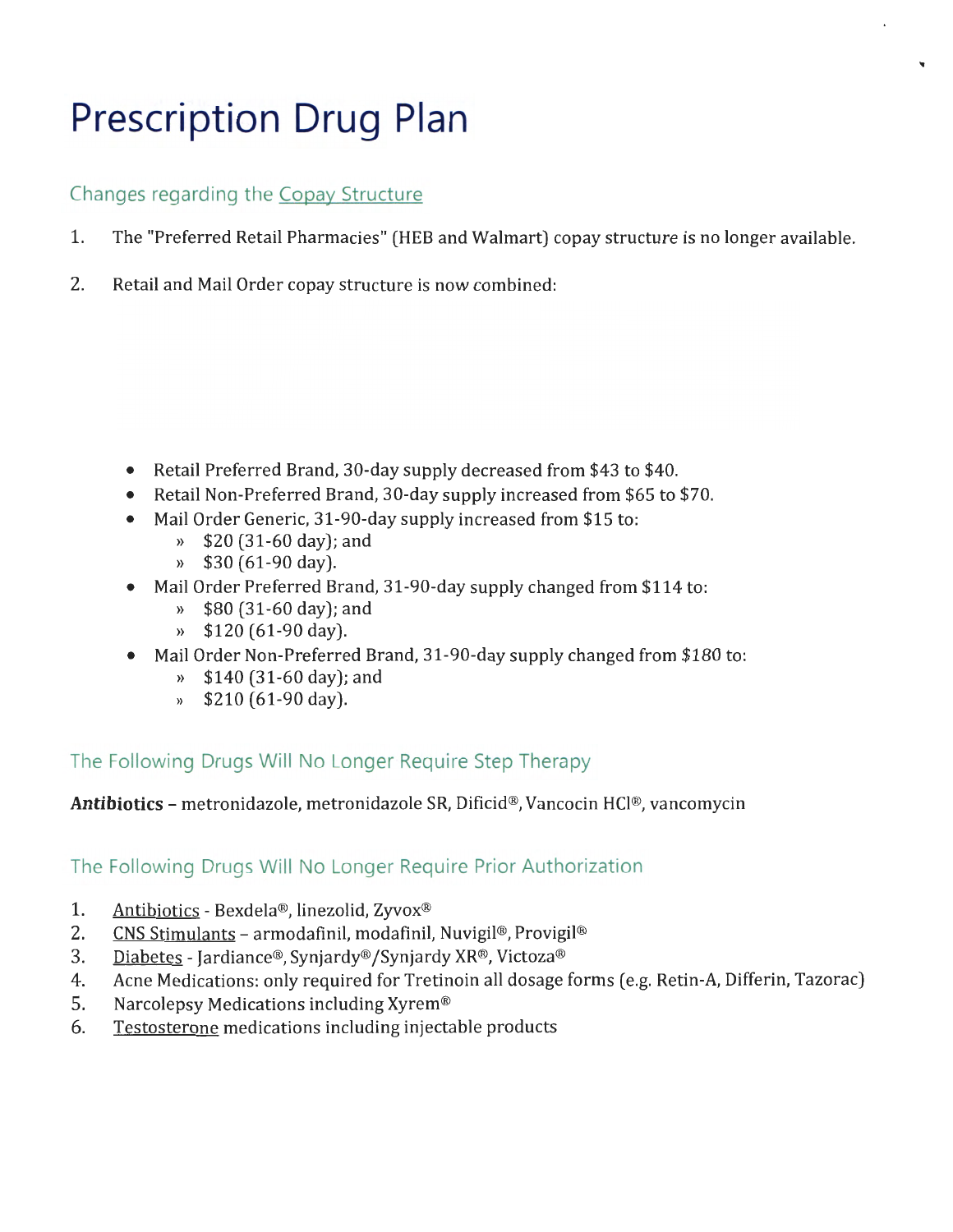#### The Following Drugs Will No Longer Be Excluded

- 1. ADLYXIN INJ 10/20MCG; 20MCG
- 2. ALOG/PIOGLIT TAB 12.5-15MG, 12.5-30, 12.5- 45, 25-15, 25-30, 25-45; OSENI TAB 12.5- 15MG, 12.5-30, 12.5-45, 25-15, 25-30, 25-45
- 3. ALOGLIPTIN TAB 12.SMG, 25, 6.25; NESINA TAB 12.SMG, 25, 6.25
- 4. ALOGLIPTIN/TAB METFORM, KAZANO 12.5- TAB 1000MG, 12.5- TAB 500MG
- 5. BYDUREON BC INJ 2/0.85ML
- 6. BYDUREON INJ 2MG
- 7. BYDUREON PEN INJ 2MG
- 8. BYETTA INJ 10MCG, 5MCG
- 9. CRESEMBA INJ 372MG
- 10. FARXIGA TAB 10MG, 5MG
- 11. GLYXAMBI TAB 10-5MG, 25-5MG
- 12. JAN UM ET TAB 50-1000MG, 50-500MG
- 13.JANUMET XR TAB 100-1000MG, 50-1000, 50- 500
- 14. JANUVIA TAB 100MG, 25, 50
- 15. JENTADUETO TAB 2.5-1000, 2.5-500, 2.5-850
- 16. JENTADUETO TAB XR
- 17. KOMBIGLYZ XR TAB 2.5-1000MG, 5-1000, 5- 500
- 18. ONGLYZA TAB 2.5MG, 5MG
- 19. OZEMPIC INJ 2/1.5ML
- 20. QTERN TAB 10MG/5MG
- 21. SEGLUROMET TAB 2.5-1000, 2.5-500, 7.5-1000, 7.5-500
- 22. SOLIQUA INJ 100/33
- 23. STEGLATRO TAB 15MG, 5MG
- 24. STEGLUJAN TAB 15-100MG, 5-100MG
- 25. TANZEUM INJ 30MG, 50MG
- 26. TRADJENTA TAB 5MG
- 27. TRULICITY INJ 0.75/0.5, 1.5/0.5
- 28. VASCEPA CAP 1GM
- 29. XIGDUO XR TAB 10-1000MG, 10-500, 2.5- 1000, 5-1000, 5-500
- 30. XULTOPHY INJ 100/3.6

#### The Following Drugs Will Be Excluded

- Any drug that is available over-the-counter (OTC).
- Zolgensma injectible for the treatment of spinal muscular atrophy
- All non-injectable testosterone (including pellet and buccal formulations)
- All nasal steroids (e.g. Beconase® AQ, Nasonex®, QNASL®, etc.)
- All non-sedating/low-sedating antihistamines (e.g. Claritin®, Clarinex®, desloratadine, levocetirizine, Zyrtec®, etc.)
- All proton pump inhibitors (e.g. Dexilant®, Nexium®, Prilosec®, Protonix, etc.) and H<sub>2</sub> Antagonists (e.g. Pepcid®, Tagamet®, Zantac®, etc.)
- All topical non-narcotic pain medications (e.g. Sinelee®, Flector®, Solaraze®, etc.)
- Certain acne medications: Absorica®, all benzoyl peroxide, Altreno®, Cleocin-T® gel, Clindagel®, Clindamycin® gel, Duac® gel, Fabior®, Refissa®, Renova®, tretinoin emulsion cream, Retin-A®, and Riax®
- Certain analgesic/anti-inflammatory /pain agents: Belbuca®, Bunavail®, Nalocet®, Oxaydo®, Roxybond®, Sprix spray®, Suboxone®, bupren/naloxone (generic Suboxone®), and Zubsolv®
- Certain antibiotics: Impavido®, Furadantin® suspension, and its generic equivalent if over 7 years old
- Certain anticonvulsants: Briviact®, Keppra® XR, levetiracetam ER, and roweepra XR
- Certain antidiabetic medications: Symlin®; Invokana®, Invokamet®, and Invokamet® XR
- Certain antiemetics: Bonjesta®, Cinvanti®, Diclegis®, and Sustol®
- Certain antifungals: Luliconazole®, Luzu®, Naftin®, Tolsura ®, Vytone®, and Xolegel®
- Certain antipsychotics: Abilify® Myci (only), Aristada®, Nuplazid®, and Rexulti®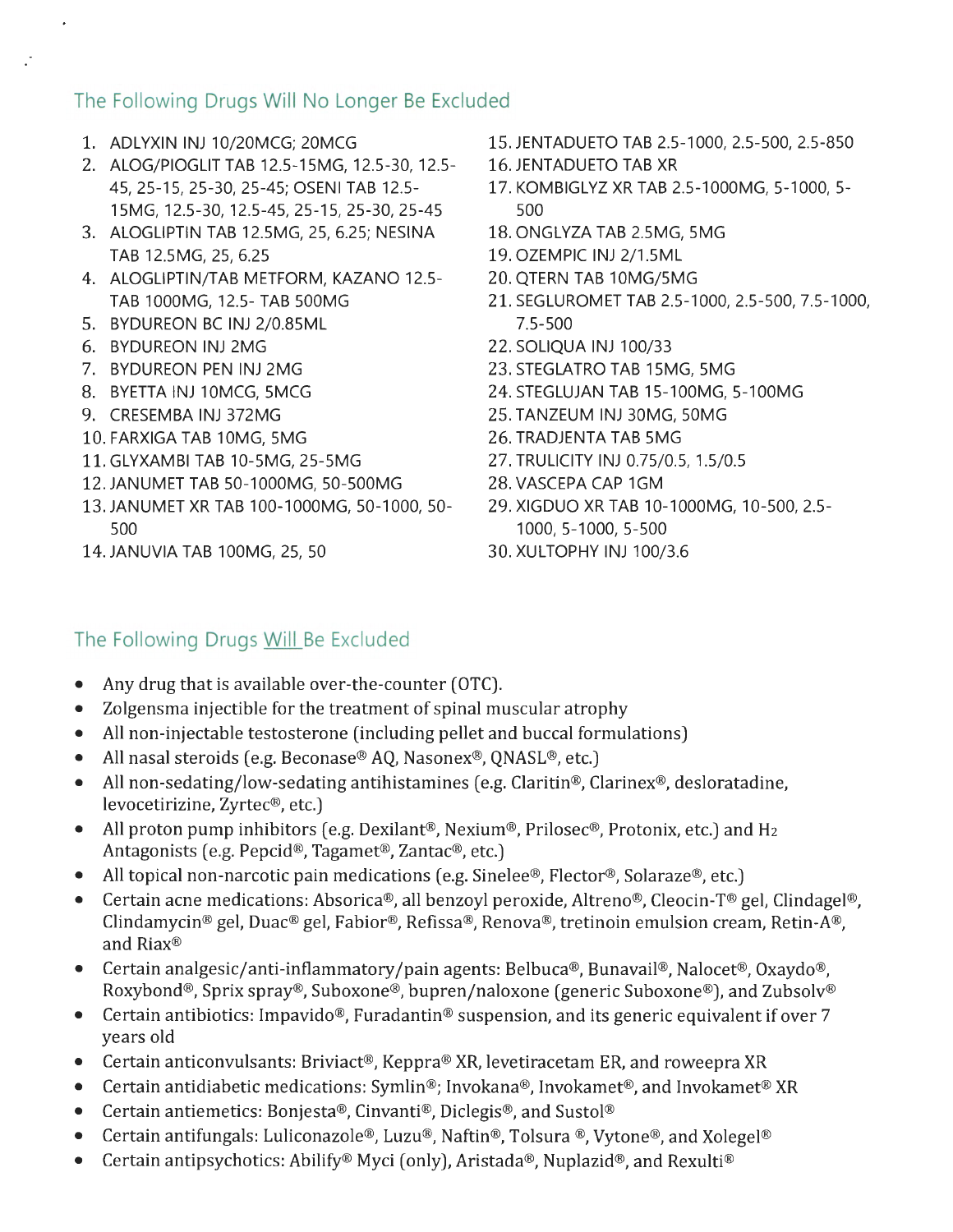- Certain COPD medications: Daliresp®, Lonhala Magn®, Trelegy®, and Yupelri®
- Certain gastrointestinal agents: Mytesi®, Viberzi®, and Xermelo®
- Certain ophthalmic agents: Inveltys®, Rhopressa®, and Vyzulta®
- Topical steroids: all brands with generics available, all gels, aerosols, sprays, shampoos, tapes, and lotions

#### Miscellaneous Exclusions

- 
- 
- 
- 
- 
- 
- 
- 
- 
- 
- 
- 
- 
- 
- 
- 
- 
- 
- 
- 
- 
- 
- 
- 
- 
- 
- 
- 
- 
- 30. ENTTY EMU SPRAY 63. NUDICLO PAK 97.ZYCLARA

1. ADDYI 31. EPICERAM EMU 64. NUVAIL SOL 2. ALEVAMAX CRE 32. EPISIL LIQ 65. ORAFATE PST 3. ALPAWASH OIN 33. FLEXIPAK PAK 66. ORILISSAOSMOLEX ER 4. ARAKODA 34. GONITRO POW 67. PEG BASE OIN 5. ATOPADERM CRE 35. HIDEX 6-DAY PAK 1.5MG 68. PENLEN EMU SPRAY 6. ATOPICLAIR CRE 36. HPR PLUS CRE 69. PHLAG SPR 7. AUVI-Q 37. HYLATOPIC CRE PLUS 70. POLYPEG OIN BASE 8. BALCOLTRA 38. IMIQUIMOD CRE PMP 71. PREVIDOLRX PAK PLUS 9. BEAU RX GEL 39. INFLAMMACIN MIS 72. PROTHELIAL PST 10. CAROSPIR 40. KAMDOY EMU 73. PRUCLAIR CRE 11. CELACYN GEL 41. KELARX GEL 74. PRUDOXIN CRE 12. CERACADE EMU 42. LOKELMA PAK 75. PRUMYX CRE 13. COPASIL GEL 43. LOYON SOL 76. QBREXZA PAD 14. CRINONE GEL VAG 44. LUCEMYRA 77. RECEDO GEL 15. DERMACINRX PAK DPN PAK 45. MACRILEN PAK 60MG 78. REMIGEN CREA CRE 16. DERMACINRX PAK 46. MEMANT TITRA PAK 5-10MG 79. RESTIZAN GEL INFLAMMA 47. MEMANTINE HC ER 80. SCAR MANAGE GEL 17. DERMACINRX PAK 48. MEMANTINE HC SOL 81. SCARCIN GEL THERAZOL 49. METOPIC CRE 41% 82. SCARSILK GEL 18. DERMACINRX SOL BASE 50. MIMYX CRE 83. SOLOSEC GRA 2GM 19. DERMASORB XM KIT 51. NAMENDA TAB 5-10MG 84. SUVICORT EMU 20. DEXAMETHASON TAB 10- 52. NAMENDA XR CAP 85. SYNERDERM EMU DAY TITRATION 86. TAPERDEX PAK 7-DAY 21. DEXAMETHASON TAB 13- 53. NASCOBAL SPR S00MCG 87. TDM SOLUTION SOL DAY 69. TETRIX CRE BAY SALES AND SALE SALE SERVICE RESEARCHER SERVICE BAY 22. DEXAMETHASON TAB 6-DAY 55. NEOSALUS CP CRE 89. TIGLUTIK SUS 23. DEXERYL CRE 56. NEOSALUS CRE 90. TOLAK CRE 24. DOXEPIN HCL CREAM 57. NIVATOPIC CRE PLUS 91. UREA CRE 41% 25. ELETONE CRE 58. NOCDURNA SUB 92. UTOPIC CRE 41 % 26. ELETONE CRE TWINPACK 59. NOCDURNA SUB 55.3MCG 93. VALCHLOR GEL 27. EMULSION SB EMU 60. NOCTIVA EMU 94. XENAFLAMM PAK 28. EMVERM CHW 61. NOCTIVA SPR 95. XERALUX CRE 29. ENDOMETRIN SUP 100MG 62. NORITATE CRE 96. ZONALON CRE